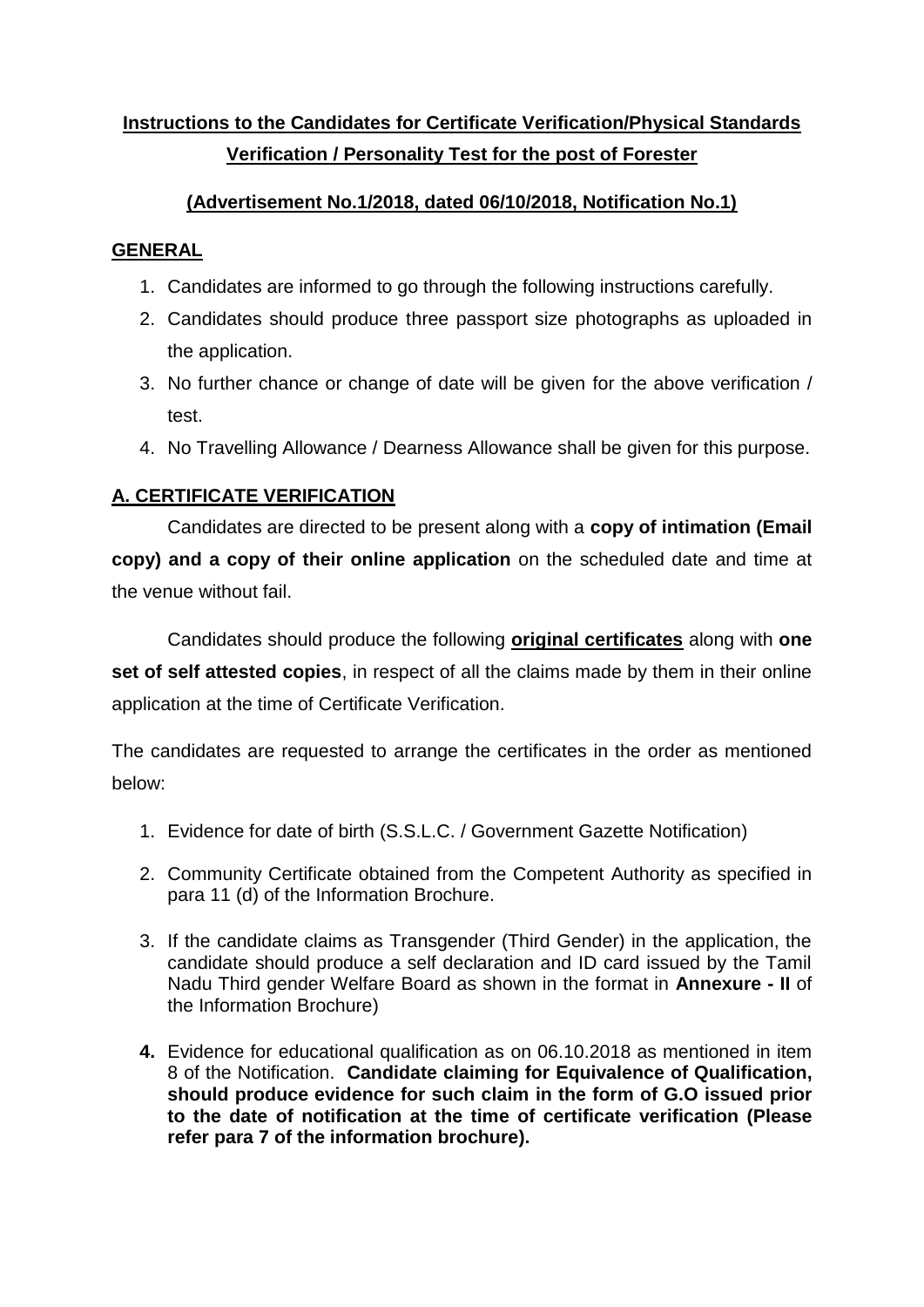- 5. Evidence for possessing an adequate knowledge in Tamil viz., S.S.L.C / H.S.C / Degree (or) evidence for having passed the Second Class Language Test (Full Test) in Tamil conducted by TNPSC. (Please refer para 8 of Information Brochure).
- 6. Candidates claiming for reservation for Person Studied in Tamil Medium (PSTM) in the application, should produce necessary certificate (in support of the claim that the candidate has studied the prescribed qualification in Tamil Medium) obtained from the Competent authority concerned, as prescribed in **Annexure - IV** of the Information Brochure (Please refer para 6.6 of Information Brochure).
- 7. If a candidate is an as Ex-Serviceman he should produce necessary certificate as prescribed in **Annexure – V** of the Information Brochure.
- 8. Character and conduct Certificate obtained from the Head of the Institution in which the candidate has last studied / is studying, as the case may be. In the case of the candidate who has studied a course through correspondence, this fact should be stated along with necessary evidence. Such candidates should however produce a Character and Conduct Certificate from the institution where the candidate had undergone the regular course of study prior to the correspondence studies.
- 9. If a candidate is employed in Government service, a "No Objection Certificate" obtained from the competent authority in the format as prescribed in **Annexure - VI** of the Information Brochure (Please refer para 11(e) of information brochure).
- **10.** The provisional admission of the candidate for Certificate Verification **does not confer any rights for admission to Physical standards verification / Endurance test / Personality test / selection to the post.**
- **11. The Candidate is informed that the claims made in the online application are final at all stages. If their claims are found to be false or incorrect, their candidature will be liable for rejection. Subsequent claims regarding educational qualification / age / community / Other reservations etc. will not be entertained.**
- *Note:- Before leaving the Certificate Verification centre, the candidates should confirm that all the original certificates furnished for verification have been received back by them after verification. The committee will not take any responsibility for the loss of any original certificates thereafter.*

#### **B. PHYSICAL STANDARDS VERTIFICATION**

 After Certificate verification, the eligible candidates will be admitted provisionally for Physical Standards Verification. An Identification Certificate will be issued to the candidate for attending the above Test.